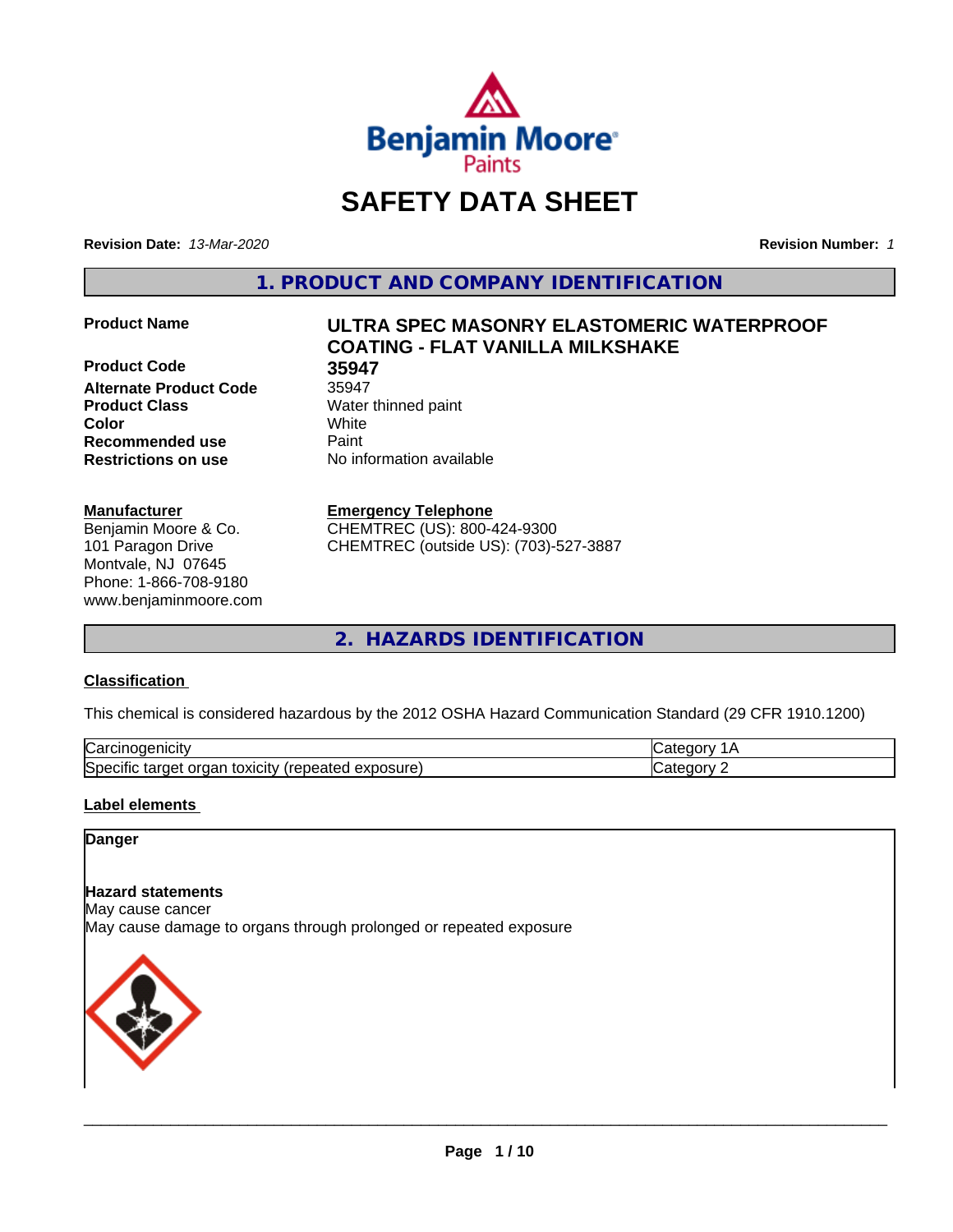# **Appearance** liquid

**Odor** little or no odor

# **Precautionary Statements - Prevention**

Obtain special instructions before use Do not handle until all safety precautions have been read and understood Use personal protective equipment as required Do not breathe dust/fume/gas/mist/vapors/spray

#### **Precautionary Statements - Response**

IF exposed or concerned: Get medical advice/attention

#### **Precautionary Statements - Storage**

Store locked up

#### **Precautionary Statements - Disposal**

Dispose of contents/container to an approved waste disposal plant

#### **Hazards not otherwise classified (HNOC)**

Not applicable

#### **Other information**

No information available

# **3. COMPOSITION INFORMATION ON COMPONENTS**

 $\_$  ,  $\_$  ,  $\_$  ,  $\_$  ,  $\_$  ,  $\_$  ,  $\_$  ,  $\_$  ,  $\_$  ,  $\_$  ,  $\_$  ,  $\_$  ,  $\_$  ,  $\_$  ,  $\_$  ,  $\_$  ,  $\_$  ,  $\_$  ,  $\_$  ,  $\_$  ,  $\_$  ,  $\_$  ,  $\_$  ,  $\_$  ,  $\_$  ,  $\_$  ,  $\_$  ,  $\_$  ,  $\_$  ,  $\_$  ,  $\_$  ,  $\_$  ,  $\_$  ,  $\_$  ,  $\_$  ,  $\_$  ,  $\_$  ,

| <b>Chemical name</b> | <b>CAS No.</b> | Weight-%    |
|----------------------|----------------|-------------|
| Limestone            | 1317-65-3      | $15 - 20$   |
| Titanium dioxide     | 13463-67-7     | $5 - 10$    |
| Ethylene glycol      | $107 - 21 - 1$ | $-5$        |
| Zinc oxide           | 1314-13-2      | - 5         |
| Silica, mica         | 12001-26-2     | - 5         |
| Silica, crystalline  | 14808-60-7     | $0.1 - 0.5$ |
| Diphenyl ketone      | 119-61-9       | $0.1 - 0.5$ |

|                       | 4. FIRST AID MEASURES                                                                                                                                                                                                        |
|-----------------------|------------------------------------------------------------------------------------------------------------------------------------------------------------------------------------------------------------------------------|
| <b>General Advice</b> | For further assistance, contact your local Poison Control Center.                                                                                                                                                            |
| <b>Eye Contact</b>    | Rinse thoroughly with plenty of water for at least 15 minutes and consult a<br>physician.                                                                                                                                    |
| <b>Skin Contact</b>   | Wash off immediately with soap and plenty of water while removing all<br>contaminated clothes and shoes.                                                                                                                     |
| <b>Inhalation</b>     | Move to fresh air. If symptoms persist, call a physician.                                                                                                                                                                    |
| Ingestion             | Clean mouth with water and afterwards drink plenty of water. Call a POISON<br>CENTER or doctor/physician if exposed or you feel unwell. If large quantities of<br>this material are swallowed, call a physician immediately. |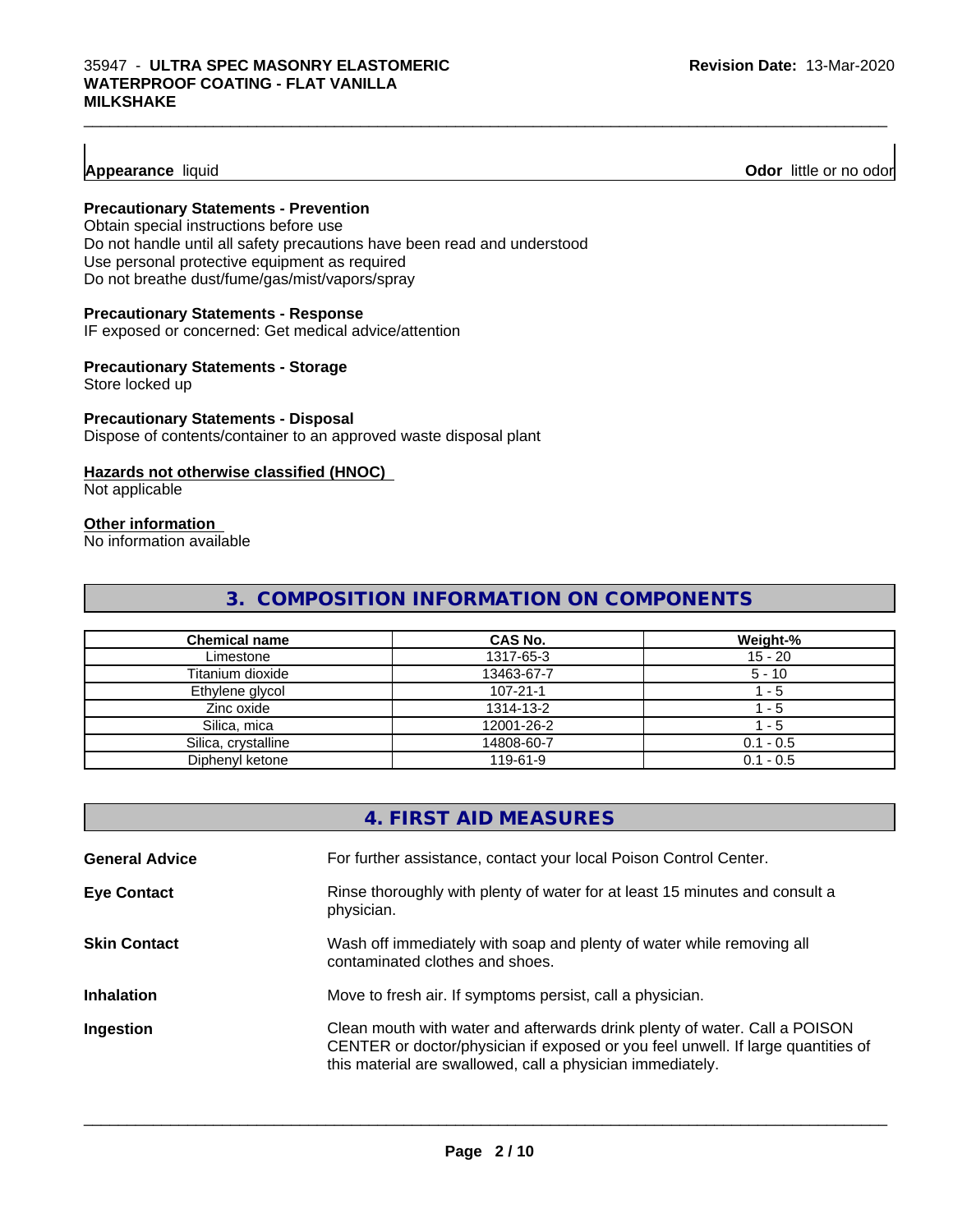| <b>Most Important</b><br><b>Symptoms/Effects</b>                                 | None known.            |                                                                                                                                              |                                |  |
|----------------------------------------------------------------------------------|------------------------|----------------------------------------------------------------------------------------------------------------------------------------------|--------------------------------|--|
| <b>Notes To Physician</b>                                                        | Treat symptomatically. |                                                                                                                                              |                                |  |
|                                                                                  |                        | 5. FIRE-FIGHTING MEASURES                                                                                                                    |                                |  |
| <b>Suitable Extinguishing Media</b>                                              |                        | Use extinguishing measures that are appropriate to local<br>circumstances and the surrounding environment.                                   |                                |  |
| Protective equipment and precautions for firefighters                            |                        | As in any fire, wear self-contained breathing apparatus<br>pressure-demand, MSHA/NIOSH (approved or equivalent)<br>and full protective gear. |                                |  |
| <b>Specific Hazards Arising From The Chemical</b>                                |                        | Closed containers may rupture if exposed to fire or<br>extreme heat.                                                                         |                                |  |
| <b>Sensitivity to mechanical impact</b>                                          |                        | No                                                                                                                                           |                                |  |
| Sensitivity to static discharge                                                  |                        | No.                                                                                                                                          |                                |  |
| <b>Flash Point Data</b><br>Flash point (°F)<br>Flash Point (°C)<br><b>Method</b> |                        | Not applicable<br>Not applicable<br>Not applicable                                                                                           |                                |  |
| <b>Flammability Limits In Air</b>                                                |                        |                                                                                                                                              |                                |  |
| Lower flammability limit:<br><b>Upper flammability limit:</b>                    |                        | Not applicable<br>Not applicable                                                                                                             |                                |  |
| Health: 1<br><b>NFPA</b>                                                         | Flammability: 0        | Instability: 0                                                                                                                               | <b>Special: Not Applicable</b> |  |
| <b>NFPA Legend</b><br>0 - Not Hazardous<br>1 - Slightly<br>2 - Moderate          |                        |                                                                                                                                              |                                |  |

 $\_$  ,  $\_$  ,  $\_$  ,  $\_$  ,  $\_$  ,  $\_$  ,  $\_$  ,  $\_$  ,  $\_$  ,  $\_$  ,  $\_$  ,  $\_$  ,  $\_$  ,  $\_$  ,  $\_$  ,  $\_$  ,  $\_$  ,  $\_$  ,  $\_$  ,  $\_$  ,  $\_$  ,  $\_$  ,  $\_$  ,  $\_$  ,  $\_$  ,  $\_$  ,  $\_$  ,  $\_$  ,  $\_$  ,  $\_$  ,  $\_$  ,  $\_$  ,  $\_$  ,  $\_$  ,  $\_$  ,  $\_$  ,  $\_$  ,

- 3 High
- 4 Severe

*The ratings assigned are only suggested ratings, the contractor/employer has ultimate responsibilities for NFPA ratings where this system is used.*

*Additional information regarding the NFPA rating system is available from the National Fire Protection Agency (NFPA) at www.nfpa.org.*

# **6. ACCIDENTAL RELEASE MEASURES Personal Precautions** Avoid contact with skin, eyes and clothing. Ensure adequate ventilation. **Other Information Prevent further leakage or spillage if safe to do so. Environmental precautions** See Section 12 for additional Ecological Information.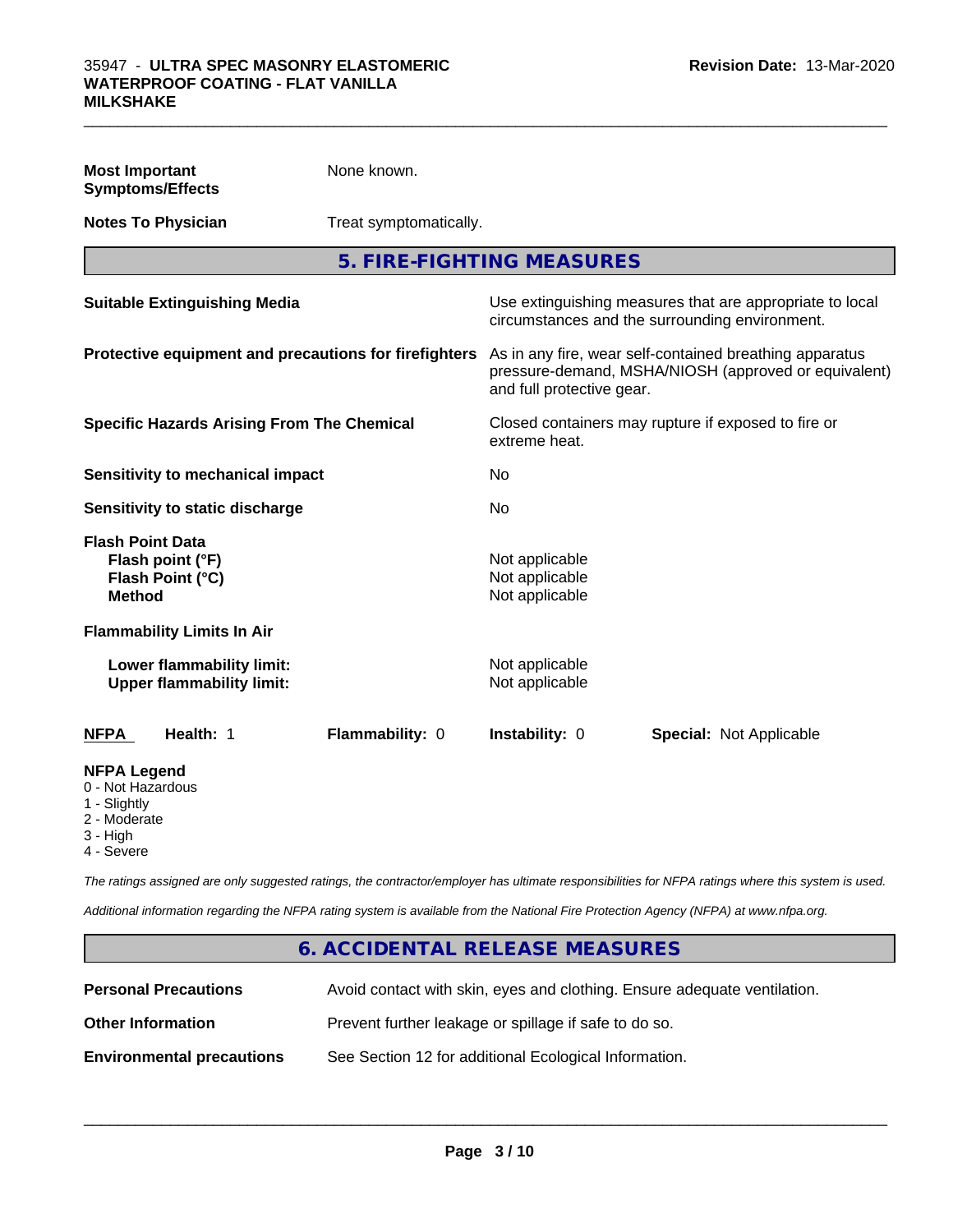| <b>Methods for Cleaning Up</b> | Soak up with inert absorbent material. Sweep up and shovel into suitable<br>containers for disposal.                                                                             |  |  |
|--------------------------------|----------------------------------------------------------------------------------------------------------------------------------------------------------------------------------|--|--|
|                                | 7. HANDLING AND STORAGE                                                                                                                                                          |  |  |
| <b>Handling</b>                | Avoid contact with skin, eyes and clothing. Avoid breathing vapors, spray mists or<br>sanding dust. In case of insufficient ventilation, wear suitable respiratory<br>equipment. |  |  |
| <b>Storage</b>                 | Keep container tightly closed. Keep out of the reach of children.                                                                                                                |  |  |
| <b>Incompatible Materials</b>  | No information available                                                                                                                                                         |  |  |

 $\_$  ,  $\_$  ,  $\_$  ,  $\_$  ,  $\_$  ,  $\_$  ,  $\_$  ,  $\_$  ,  $\_$  ,  $\_$  ,  $\_$  ,  $\_$  ,  $\_$  ,  $\_$  ,  $\_$  ,  $\_$  ,  $\_$  ,  $\_$  ,  $\_$  ,  $\_$  ,  $\_$  ,  $\_$  ,  $\_$  ,  $\_$  ,  $\_$  ,  $\_$  ,  $\_$  ,  $\_$  ,  $\_$  ,  $\_$  ,  $\_$  ,  $\_$  ,  $\_$  ,  $\_$  ,  $\_$  ,  $\_$  ,  $\_$  ,

# **8. EXPOSURE CONTROLS/PERSONAL PROTECTION**

#### **Exposure Limits**

| <b>Chemical name</b> | <b>ACGIH TLV</b>                                  | <b>OSHA PEL</b>                                   |
|----------------------|---------------------------------------------------|---------------------------------------------------|
| Limestone            | N/E                                               | 15 mg/m $3$ - TWA                                 |
|                      |                                                   | $5 \text{ mg/m}^3$ - TWA                          |
| Titanium dioxide     | TWA: $10 \text{ mg/m}^3$                          | 15 mg/m $3$ - TWA                                 |
| Ethylene glycol      | STEL: 50 ppm vapor fraction                       | N/E                                               |
|                      | STEL: 10 mg/m <sup>3</sup> inhalable particulate  |                                                   |
|                      | matter, aerosol only                              |                                                   |
|                      | TWA: 25 ppm vapor fraction                        |                                                   |
| Zinc oxide           | STEL: 10 mg/m <sup>3</sup> respirable particulate | $5 \text{ mg/m}^3$ - TWA                          |
|                      | matter                                            | $15$ mg/m <sup>3</sup> - TWA                      |
|                      | TWA: $2 \text{ mg/m}^3$ respirable particulate    |                                                   |
|                      | matter                                            |                                                   |
| Silica, mica         | TWA: $3 \text{ mg/m}^3$ respirable particulate    | 20 mppcf - TWA                                    |
|                      | matter                                            |                                                   |
| Silica, crystalline  | TWA: $0.025$ mg/m <sup>3</sup> respirable         | 50 µg/m <sup>3</sup> - TWA Respirable crystalline |
|                      | particulate matter                                | silica 50 $\mu$ g/m <sup>3</sup> - TWA            |
|                      |                                                   |                                                   |

#### **Legend**

ACGIH - American Conference of Governmental Industrial Hygienists Exposure Limits OSHA - Occupational Safety & Health Administration Exposure Limits N/E - Not Established

| Ensure adequate ventilation, especially in confined areas.                                                                                                                         |  |  |
|------------------------------------------------------------------------------------------------------------------------------------------------------------------------------------|--|--|
|                                                                                                                                                                                    |  |  |
| Safety glasses with side-shields.                                                                                                                                                  |  |  |
| Protective gloves and impervious clothing.                                                                                                                                         |  |  |
| In operations where exposure limits are exceeded, use a NIOSH approved<br>respirator that has been selected by a technically qualified person for the specific<br>work conditions. |  |  |
| Avoid contact with skin, eyes and clothing. Remove and wash contaminated<br>clothing before re-use. Wash thoroughly after handling.                                                |  |  |
|                                                                                                                                                                                    |  |  |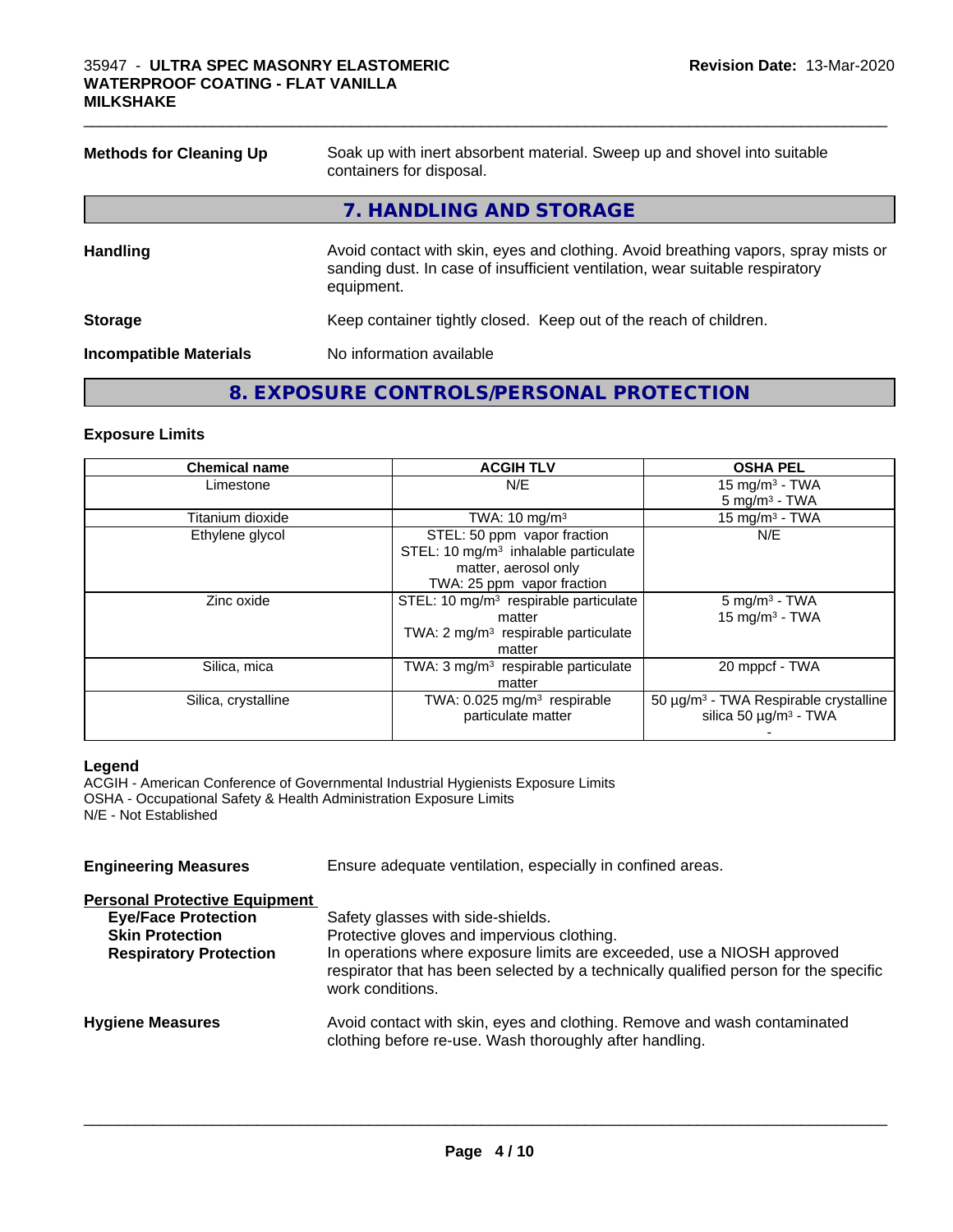| Appearance                           | liquid                   |
|--------------------------------------|--------------------------|
| Odor                                 | little or no odor        |
| <b>Odor Threshold</b>                | No information available |
| Density (Ibs/gal)                    | $10.6 - 11.0$            |
| <b>Specific Gravity</b>              | $1.27 - 1.31$            |
| рH                                   | No information available |
| <b>Viscosity (cps)</b>               | No information available |
| Solubility(ies)                      | No information available |
| <b>Water solubility</b>              | No information available |
| <b>Evaporation Rate</b>              | No information available |
| Vapor pressure                       | No information available |
| Vapor density                        | No information available |
| Wt. % Solids                         | $50 - 60$                |
| Vol. % Solids                        | $35 - 45$                |
| Wt. % Volatiles                      | $40 - 50$                |
| Vol. % Volatiles                     | $55 - 65$                |
| <b>VOC Regulatory Limit (g/L)</b>    | < 100                    |
| <b>Boiling Point (°F)</b>            | 212                      |
| <b>Boiling Point (°C)</b>            | 100                      |
| Freezing point (°F)                  | 32                       |
| <b>Freezing Point (°C)</b>           | $\Omega$                 |
| Flash point (°F)                     | Not applicable           |
| Flash Point (°C)                     | Not applicable           |
| <b>Method</b>                        | Not applicable           |
| <b>Flammability (solid, gas)</b>     | Not applicable           |
| <b>Upper flammability limit:</b>     | Not applicable           |
| Lower flammability limit:            | Not applicable           |
| <b>Autoignition Temperature (°F)</b> | No information available |
| <b>Autoignition Temperature (°C)</b> | No information available |
| Decomposition Temperature (°F)       | No information available |
| Decomposition Temperature (°C)       | No information available |
| <b>Partition coefficient</b>         | No information available |

 $\_$  ,  $\_$  ,  $\_$  ,  $\_$  ,  $\_$  ,  $\_$  ,  $\_$  ,  $\_$  ,  $\_$  ,  $\_$  ,  $\_$  ,  $\_$  ,  $\_$  ,  $\_$  ,  $\_$  ,  $\_$  ,  $\_$  ,  $\_$  ,  $\_$  ,  $\_$  ,  $\_$  ,  $\_$  ,  $\_$  ,  $\_$  ,  $\_$  ,  $\_$  ,  $\_$  ,  $\_$  ,  $\_$  ,  $\_$  ,  $\_$  ,  $\_$  ,  $\_$  ,  $\_$  ,  $\_$  ,  $\_$  ,  $\_$  ,

# **10. STABILITY AND REACTIVITY**

| <b>Reactivity</b>                         | Not Applicable                           |
|-------------------------------------------|------------------------------------------|
| <b>Chemical Stability</b>                 | Stable under normal conditions.          |
| <b>Conditions to avoid</b>                | Prevent from freezing.                   |
| <b>Incompatible Materials</b>             | No materials to be especially mentioned. |
| <b>Hazardous Decomposition Products</b>   | None under normal use.                   |
| <b>Possibility of hazardous reactions</b> | None under normal conditions of use.     |

# **11. TOXICOLOGICAL INFORMATION**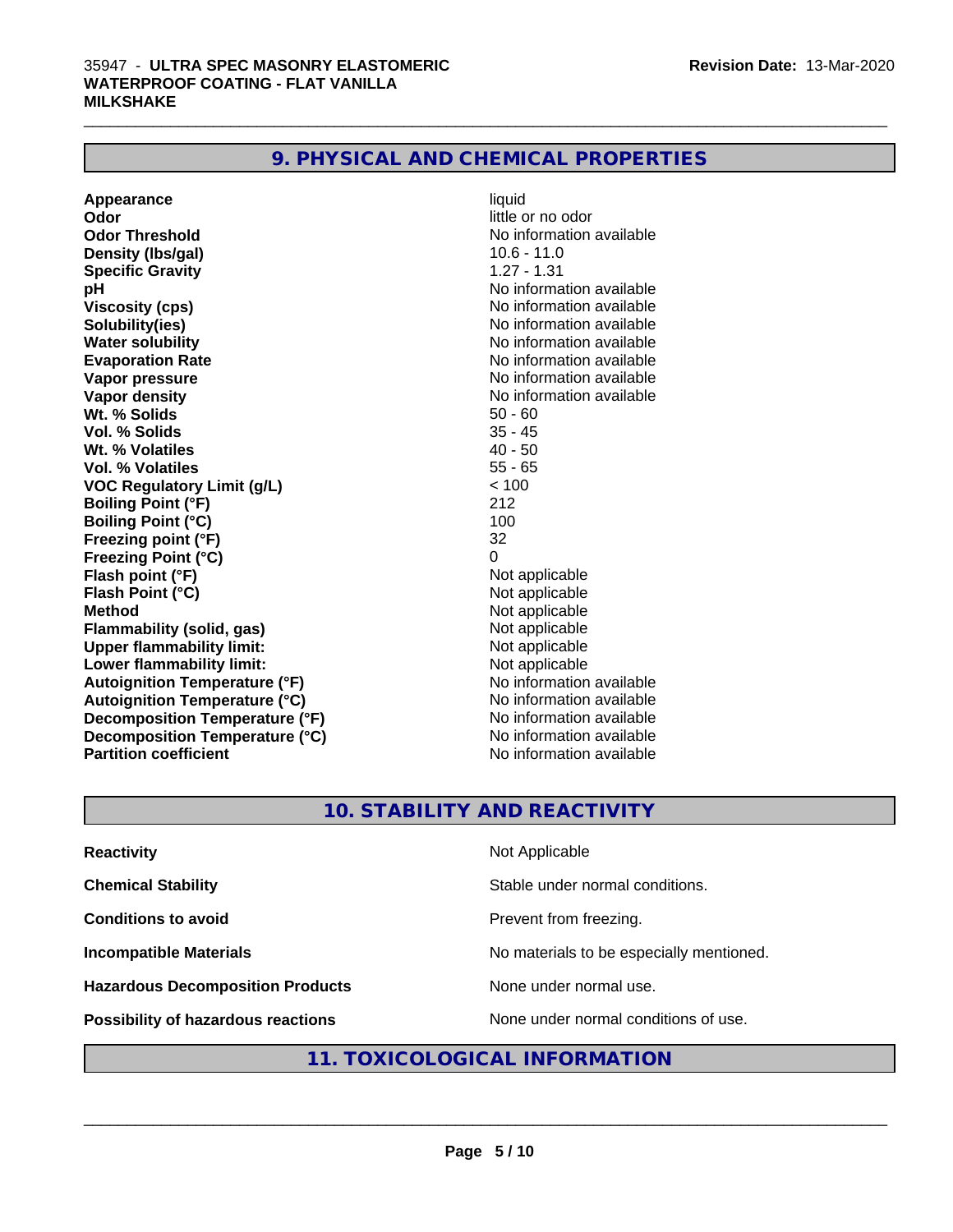| <b>Product Information</b>                               |                                                                                                                                                   |  |  |  |  |
|----------------------------------------------------------|---------------------------------------------------------------------------------------------------------------------------------------------------|--|--|--|--|
| Information on likely routes of exposure                 |                                                                                                                                                   |  |  |  |  |
| <b>Principal Routes of Exposure</b>                      | Eye contact, skin contact and inhalation.                                                                                                         |  |  |  |  |
| <b>Acute Toxicity</b>                                    |                                                                                                                                                   |  |  |  |  |
| <b>Product Information</b>                               | No information available                                                                                                                          |  |  |  |  |
|                                                          | Symptoms related to the physical, chemical and toxicological characteristics                                                                      |  |  |  |  |
| <b>Symptoms</b>                                          | No information available                                                                                                                          |  |  |  |  |
|                                                          | Delayed and immediate effects as well as chronic effects from short and long-term exposure                                                        |  |  |  |  |
| Eye contact                                              | May cause slight irritation.                                                                                                                      |  |  |  |  |
| <b>Skin contact</b>                                      | Substance may cause slight skin irritation. Prolonged or repeated contact may dry<br>skin and cause irritation.                                   |  |  |  |  |
| <b>Inhalation</b>                                        | May cause irritation of respiratory tract.                                                                                                        |  |  |  |  |
| Ingestion                                                | May be harmful if swallowed. Ingestion may cause gastrointestinal irritation,<br>nausea, vomiting and diarrhea. May cause adverse kidney effects. |  |  |  |  |
| <b>Sensitization</b>                                     | No information available                                                                                                                          |  |  |  |  |
| <b>Neurological Effects</b>                              | No information available.                                                                                                                         |  |  |  |  |
| <b>Mutagenic Effects</b>                                 | No information available.                                                                                                                         |  |  |  |  |
| <b>Reproductive Effects</b>                              | No information available.                                                                                                                         |  |  |  |  |
| <b>Developmental Effects</b>                             | No information available.                                                                                                                         |  |  |  |  |
| <b>Target organ effects</b>                              | No information available.                                                                                                                         |  |  |  |  |
| <b>STOT - single exposure</b>                            | No information available.                                                                                                                         |  |  |  |  |
| <b>STOT - repeated exposure</b><br>Other adverse effects | Causes damage to organs through prolonged or repeated exposure if inhaled.<br>No information available.                                           |  |  |  |  |
| <b>Aspiration Hazard</b>                                 | No information available                                                                                                                          |  |  |  |  |
|                                                          |                                                                                                                                                   |  |  |  |  |

 $\_$  ,  $\_$  ,  $\_$  ,  $\_$  ,  $\_$  ,  $\_$  ,  $\_$  ,  $\_$  ,  $\_$  ,  $\_$  ,  $\_$  ,  $\_$  ,  $\_$  ,  $\_$  ,  $\_$  ,  $\_$  ,  $\_$  ,  $\_$  ,  $\_$  ,  $\_$  ,  $\_$  ,  $\_$  ,  $\_$  ,  $\_$  ,  $\_$  ,  $\_$  ,  $\_$  ,  $\_$  ,  $\_$  ,  $\_$  ,  $\_$  ,  $\_$  ,  $\_$  ,  $\_$  ,  $\_$  ,  $\_$  ,  $\_$  ,

#### **Numerical measures of toxicity**

# **The following values are calculated based on chapter 3.1 of the GHS document**

**ATEmix (oral)** 19615 mg/kg

#### **Component Information**

| Chemical name                     | Oral LD50             | Dermal LD50                                    | Inhalation LC50 |
|-----------------------------------|-----------------------|------------------------------------------------|-----------------|
| Titanium dioxide<br>13463-67-7    | $> 10000$ mg/kg (Rat) |                                                |                 |
| Ethylene glycol<br>$107 - 21 - 1$ | $= 4700$ mg/kg (Rat)  | $= 10600$ mg/kg (Rat) = 9530 µL/kg<br>(Rabbit) |                 |
| Zinc oxide<br>1314-13-2           | $>$ 5000 mg/kg (Rat)  |                                                |                 |
| Diphenyl ketone<br>119-61-9       | $> 10$ g/kg (Rat)     | $=$ 3535 mg/kg (Rabbit)                        |                 |

# **Chronic Toxicity**

### **Carcinogenicity**

*The information below indicateswhether each agency has listed any ingredient as a carcinogen:.*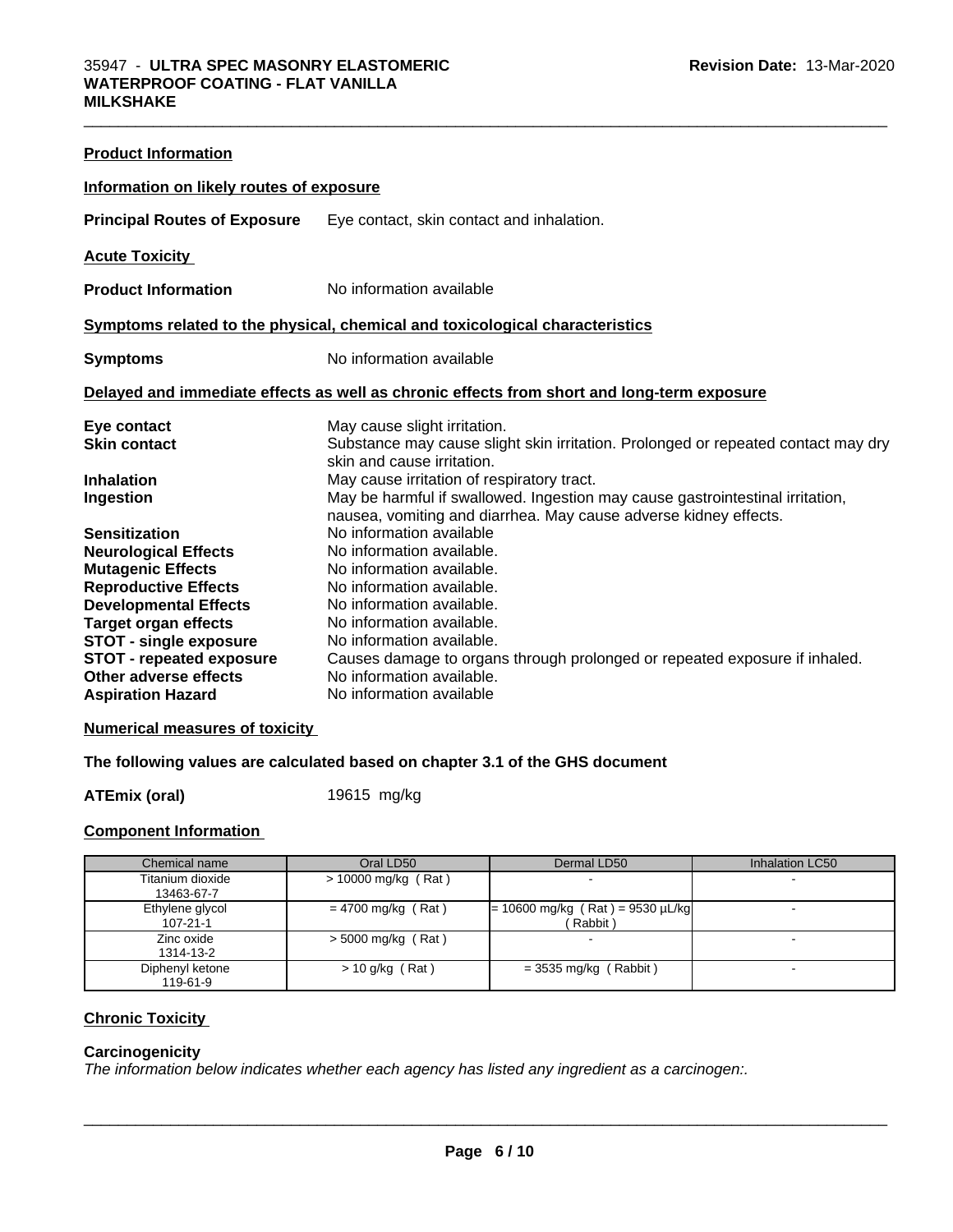#### $\_$  ,  $\_$  ,  $\_$  ,  $\_$  ,  $\_$  ,  $\_$  ,  $\_$  ,  $\_$  ,  $\_$  ,  $\_$  ,  $\_$  ,  $\_$  ,  $\_$  ,  $\_$  ,  $\_$  ,  $\_$  ,  $\_$  ,  $\_$  ,  $\_$  ,  $\_$  ,  $\_$  ,  $\_$  ,  $\_$  ,  $\_$  ,  $\_$  ,  $\_$  ,  $\_$  ,  $\_$  ,  $\_$  ,  $\_$  ,  $\_$  ,  $\_$  ,  $\_$  ,  $\_$  ,  $\_$  ,  $\_$  ,  $\_$  , 35947 - **ULTRA SPEC MASONRY ELASTOMERIC WATERPROOF COATING - FLAT VANILLA MILKSHAKE**

| <b>Chemical name</b> | <b>IARC</b>         | <b>NTP</b>  | <b>OSHA</b> |
|----------------------|---------------------|-------------|-------------|
|                      | 2B - Possible Human |             | Listed      |
| Titanium dioxide     | Carcinogen          |             |             |
|                      | - Human Carcinogen  | Known Human | Listed      |
| Silica, crystalline  |                     | Carcinogen  |             |
|                      | 2B - Possible Human |             | Listed      |
| Diphenyl ketone      | Carcinogen          |             |             |

• Crystalline Silica has been determined to be carcinogenic to humans by IARC (1) when in respirable form. Risk of cancer depends on duration and level of inhalation exposure to spray mist or dust from sanding the dried paint.

• Although IARC has classified titanium dioxide as possibly carcinogenic to humans (2B), their summary concludes: "No significant exposure to titanium dioxide is thought to occur during the use of products in which titanium dioxide is bound to other materials, such as paint."

#### **Legend**

IARC - International Agency for Research on Cancer NTP - National Toxicity Program OSHA - Occupational Safety & Health Administration

**12. ECOLOGICAL INFORMATION**

# **Ecotoxicity Effects**

The environmental impact of this product has not been fully investigated.

#### **Product Information**

# **Acute Toxicity to Fish**

No information available

#### **Acute Toxicity to Aquatic Invertebrates**

No information available

#### **Acute Toxicity to Aquatic Plants**

No information available

#### **Persistence / Degradability**

No information available.

#### **Bioaccumulation**

There is no data for this product.

#### **Mobility in Environmental Media**

No information available.

#### **Ozone**

No information available

#### **Component Information**

#### **Acute Toxicity to Fish**

Titanium dioxide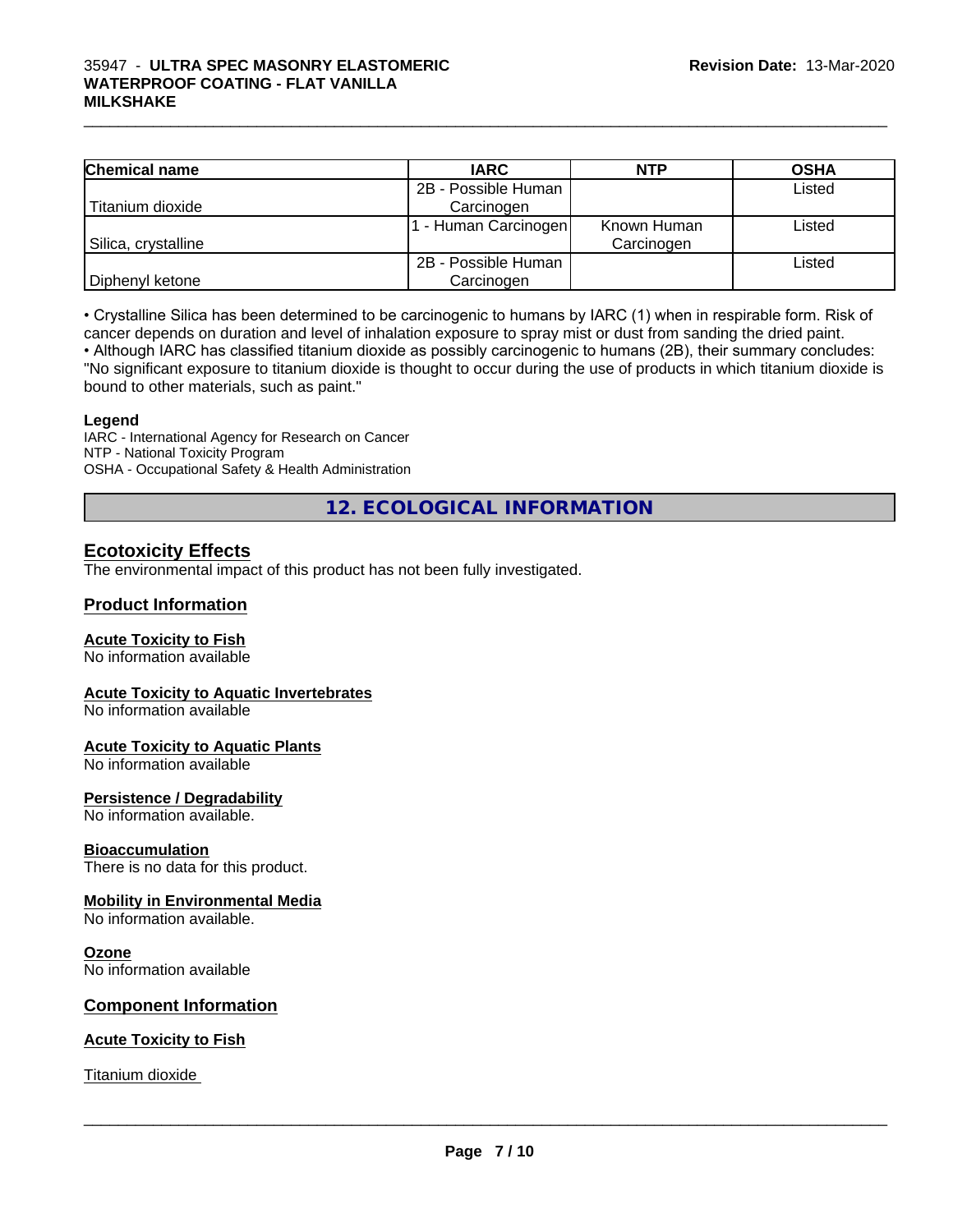$LC50:$  > 1000 mg/L (Fathead Minnow - 96 hr.) Ethylene glycol LC50: 8050 mg/L (Fathead Minnow - 96 hr.)

#### **Acute Toxicity to Aquatic Invertebrates**

No information available

#### **Acute Toxicity to Aquatic Plants**

No information available

|                              | 13. DISPOSAL CONSIDERATIONS                                                                                                                                                                                               |
|------------------------------|---------------------------------------------------------------------------------------------------------------------------------------------------------------------------------------------------------------------------|
| <b>Waste Disposal Method</b> | Dispose of in accordance with federal, state, and local regulations. Local<br>requirements may vary, consult your sanitation department or state-designated<br>environmental protection agency for more disposal options. |
|                              | 14. TRANSPORT INFORMATION                                                                                                                                                                                                 |
| <b>DOT</b>                   | Not regulated                                                                                                                                                                                                             |
| <b>ICAO/IATA</b>             | Not regulated                                                                                                                                                                                                             |
| <b>IMDG/IMO</b>              | Not regulated                                                                                                                                                                                                             |
|                              | 15. REGULATORY INFORMATION                                                                                                                                                                                                |

 $\_$  ,  $\_$  ,  $\_$  ,  $\_$  ,  $\_$  ,  $\_$  ,  $\_$  ,  $\_$  ,  $\_$  ,  $\_$  ,  $\_$  ,  $\_$  ,  $\_$  ,  $\_$  ,  $\_$  ,  $\_$  ,  $\_$  ,  $\_$  ,  $\_$  ,  $\_$  ,  $\_$  ,  $\_$  ,  $\_$  ,  $\_$  ,  $\_$  ,  $\_$  ,  $\_$  ,  $\_$  ,  $\_$  ,  $\_$  ,  $\_$  ,  $\_$  ,  $\_$  ,  $\_$  ,  $\_$  ,  $\_$  ,  $\_$  ,

# **International Inventories**

| <b>TSCA: United States</b> | Yes - All components are listed or exempt. |
|----------------------------|--------------------------------------------|
| <b>DSL: Canada</b>         | Yes - All components are listed or exempt. |

# **Federal Regulations**

| SARA 311/312 hazardous categorization |     |  |
|---------------------------------------|-----|--|
| Acute health hazard                   | Nο  |  |
| Chronic Health Hazard                 | Yes |  |
| Fire hazard                           | Nο  |  |
| Sudden release of pressure hazard     | Nο  |  |
| Reactive Hazard                       | No  |  |

# **SARA 313**

Section 313 of Title III of the Superfund Amendments and Reauthorization Act of 1986 (SARA). This product contains a chemical or chemicals which are subject to the reporting requirements of the Act and Title 40 of the Code of Federal Regulations, Part 372:

| <b>Chemical name</b> | CAS No. | Weight-% | <b>CERCLA/SARA 313</b> |
|----------------------|---------|----------|------------------------|
|                      |         |          |                        |
|                      |         |          |                        |
|                      |         |          |                        |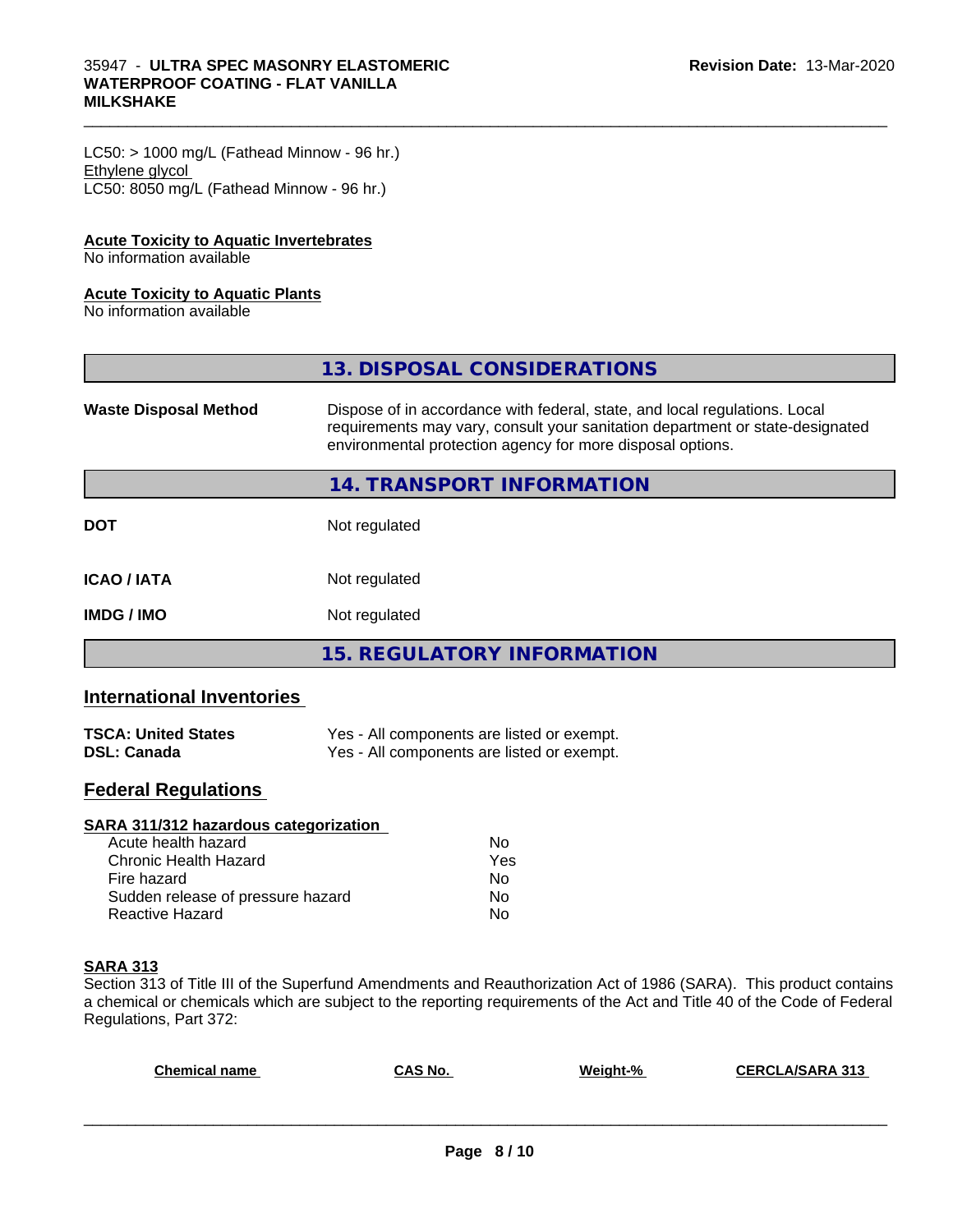**(de minimis concentration)**

| Ethylene glycol                                                            | $107 - 21 - 1$ | $1 - 5$ | 1.0 |
|----------------------------------------------------------------------------|----------------|---------|-----|
| Zinc oxide                                                                 | 1314-13-2      | $1 - 5$ | 1.0 |
|                                                                            |                |         |     |
|                                                                            |                |         |     |
| Clean Air Act, Section 112 Hazardous Air Pollutants (HAPs) (see 40 CFR 61) |                |         |     |
| This product contains the following HAPs:                                  |                |         |     |
|                                                                            |                |         |     |
|                                                                            |                |         |     |

| <b>Chemical name</b> | CAS No.  | Weight-% | <b>Hazardous Air Pollutant</b> |
|----------------------|----------|----------|--------------------------------|
|                      |          |          | (HAP                           |
| Ethylene glycol      | 107-21-1 |          | ∟isted                         |

# **US State Regulations**

### **California Proposition 65**

**A** WARNING: Cancer and Reproductive Harm– www.P65warnings.ca.gov

#### **State Right-to-Know**

| <b>Chemical name</b> | <b>Massachusetts</b> | <b>New Jersey</b> | Pennsylvania |
|----------------------|----------------------|-------------------|--------------|
| Limestone            |                      |                   |              |
| Titanium dioxide     |                      |                   |              |
| Ethylene glycol      |                      |                   |              |
| Zinc oxide           |                      |                   |              |
| Silica, mica         |                      |                   |              |
| Silica, crystalline  |                      |                   |              |

#### **Legend**

X - Listed

# **16. OTHER INFORMATION**

**HMIS** - **Health:** 1\* **Flammability:** 0 **Reactivity:** 0 **PPE:** -

# **HMIS Legend**

- 0 Minimal Hazard
- 1 Slight Hazard
- 2 Moderate Hazard
- 3 Serious Hazard
- 4 Severe Hazard
- \* Chronic Hazard

X - Consult your supervisor or S.O.P. for "Special" handling instructions.

*Note: The PPE rating has intentionally been left blank. Choose appropriate PPE that will protect employees from the hazards the material will present under the actual normal conditions of use.*

*Caution: HMISÒ ratings are based on a 0-4 rating scale, with 0 representing minimal hazards or risks, and 4 representing significant hazards or risks. Although HMISÒ ratings are not required on MSDSs under 29 CFR 1910.1200, the preparer, has chosen to provide them. HMISÒ ratings are to be used only in conjunction with a fully implemented HMISÒ program by workers who have received appropriate HMISÒ training. HMISÒ is a registered trade and service mark of the NPCA. HMISÒ materials may be purchased exclusively from J. J. Keller (800) 327-6868.*